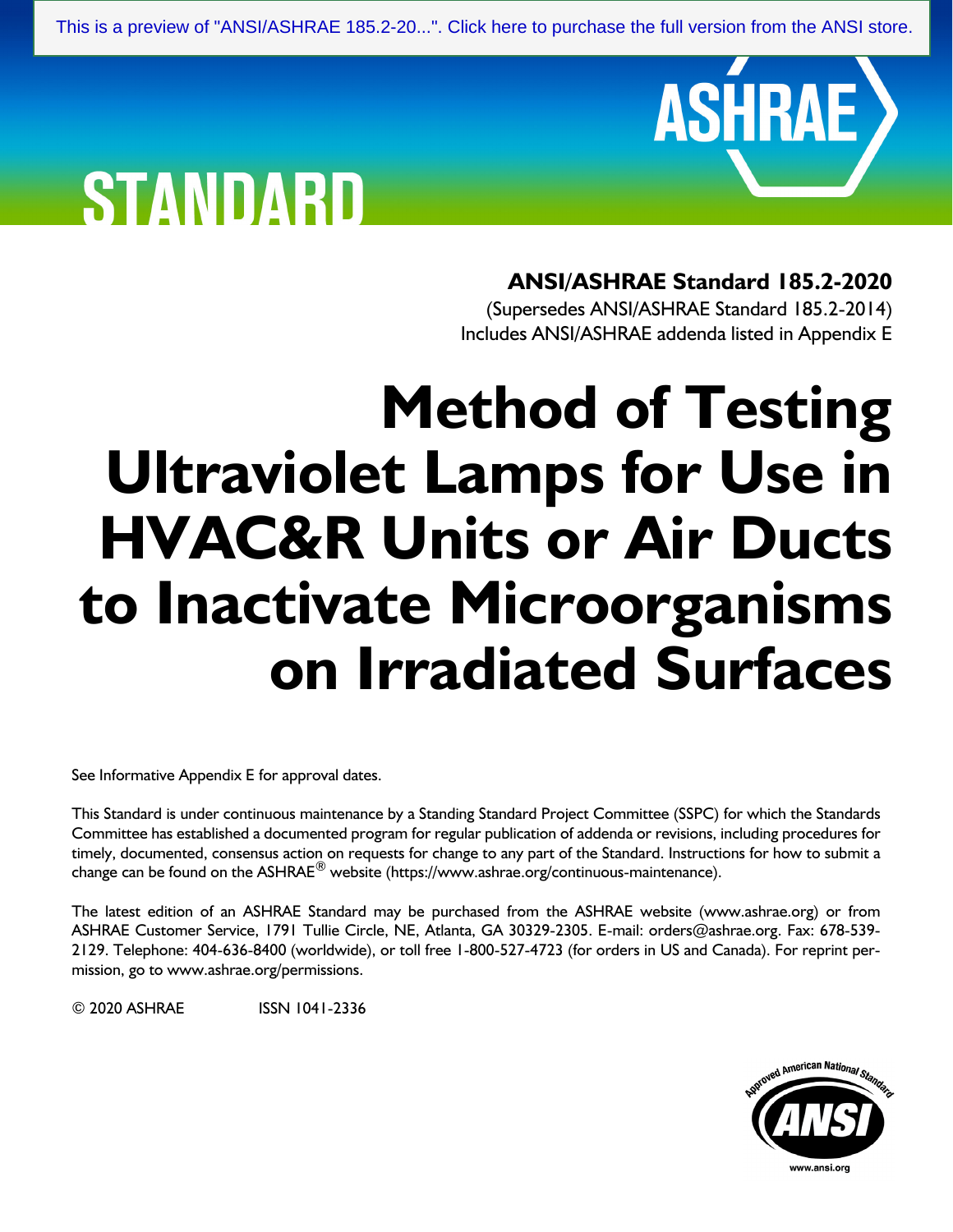## **ASHRAE Standard Project Committee 185 Cognizant TC: 2.9, Ultraviolet Air and Surface Treatment SPLS Liaison: Thomas E. Cappellin**

Stephen B. Martin,  $\vert r.*$ , *Chair* **Henry T. Greist**<sup>\*</sup> Richard L. Vincent<sup>\*</sup> Richard L. Vincent<sup>\*</sup> Katia D. Auer **Kathleen Owen\*** Larry Fletcher\* **Dean A. Saputa** Dean A. Saputa<sup>\*</sup>

*\* Denotes members of voting status when the document was approved for publication*

## **ASHRAE STANDARDS COMMITTEE 2020–2021**

Jonathan Humble Erick A. Phelps William F. McQuade, *CO*

Drury B. Crawley, *Chair* Srinivas Katipamula David Robin Rick M. Heiden, *Vice Chair* Gerald J. Kettler Lawrence J. Schoen Els Baert **Essam E. Khalil Steven C. Sill** Steven C. Sill Steven C. Sill Steven C. Sill Steven C. Sill Steven C. Sill Charles S. Barnaby **Malcolm D. Knight Charles S. Barnaby** Richard T. Swierczyna Robert B. Burkhead **A. Kohler** Jay A. Kohler Christian R. Taber Christian R. Taber Thomas E. Cappellin **E. A. Cappellin** Larry Kouma Larry Kouma Russell C. Tharp Douglas D. Fick Cesar L. Lim Theresa A. Weston Walter T. Grondzik **Values 2. September 2. James D. Lutz** Craig P. Wray Craig P. Wray Susanna S. Hanson **March 2018 Karl L. Peterman** Jaap Hogeling, *BOD ExO Exo* 

Connor Barbaree, *Senior Manager of Standards*

#### **SPECIAL NOTE**

This American National Standard (ANS) is a national voluntary consensus Standard developed under the auspices of ASHRAE. *Consensus* is defined by the American National Standards Institute (ANSI), of which ASHRAE is a member and which has approved this Standard as an ANS, as "substantial agreement reached by directly and materially affected interest categories. This signifies the concurrence of more than a simple majority, but not necessarily unanimity. Consensus requires that all views and objections be considered, and that an effort be made toward their resolution." Compliance with this Standard is voluntary until and unless a legal jurisdiction makes compliance mandatory through legislation.

ASHRAE obtains consensus through participation of its national and international members, associated societies, and public review.

ASHRAE Standards are prepared by a Project Committee appointed specifically for the purpose of writing the Standard. The Project Committee Chair and Vice-Chair must be members of ASHRAE; while other committee members may or may not be ASHRAE members, all must be technically qualified in the subject area of the Standard. Every effort is made to balance the concerned interests on all Project Committees. The Senior Manager of Standards of ASHRAE should be contacted for

- a. interpretation of the contents of this Standard,
- b. participation in the next review of the Standard,
- c. offering constructive criticism for improving the Standard, or
- d. permission to reprint portions of the Standard.

#### **DISCLAIMER**

ASHRAE uses its best efforts to promulgate Standards and Guidelines for the benefit of the public in light of available information and accepted industry practices. However, ASHRAE does not guarantee, certify, or assure the safety or performance of any products, components, or systems tested, installed, or operated in accordance with ASHRAE's Standards or Guidelines or that any tests conducted under its Standards or Guidelines will be nonhazardous or free from risk.

#### **ASHRAE INDUSTRIAL ADVERTISING POLICY ON STANDARDS**

ASHRAE Standards and Guidelines are established to assist industry and the public by offering a uniform method of testing for rating purposes, by suggesting safe practices in designing and installing equipment, by providing proper definitions of this equipment, and by providing other information that may serve to guide the industry. The creation of ASHRAE Standards and Guidelines is determined by the need for them, and conformance to them is completely voluntary.

In referring to this Standard or Guideline and in marking of equipment and in advertising, no claim shall be made, either stated or implied, that the product has been approved by ASHRAE.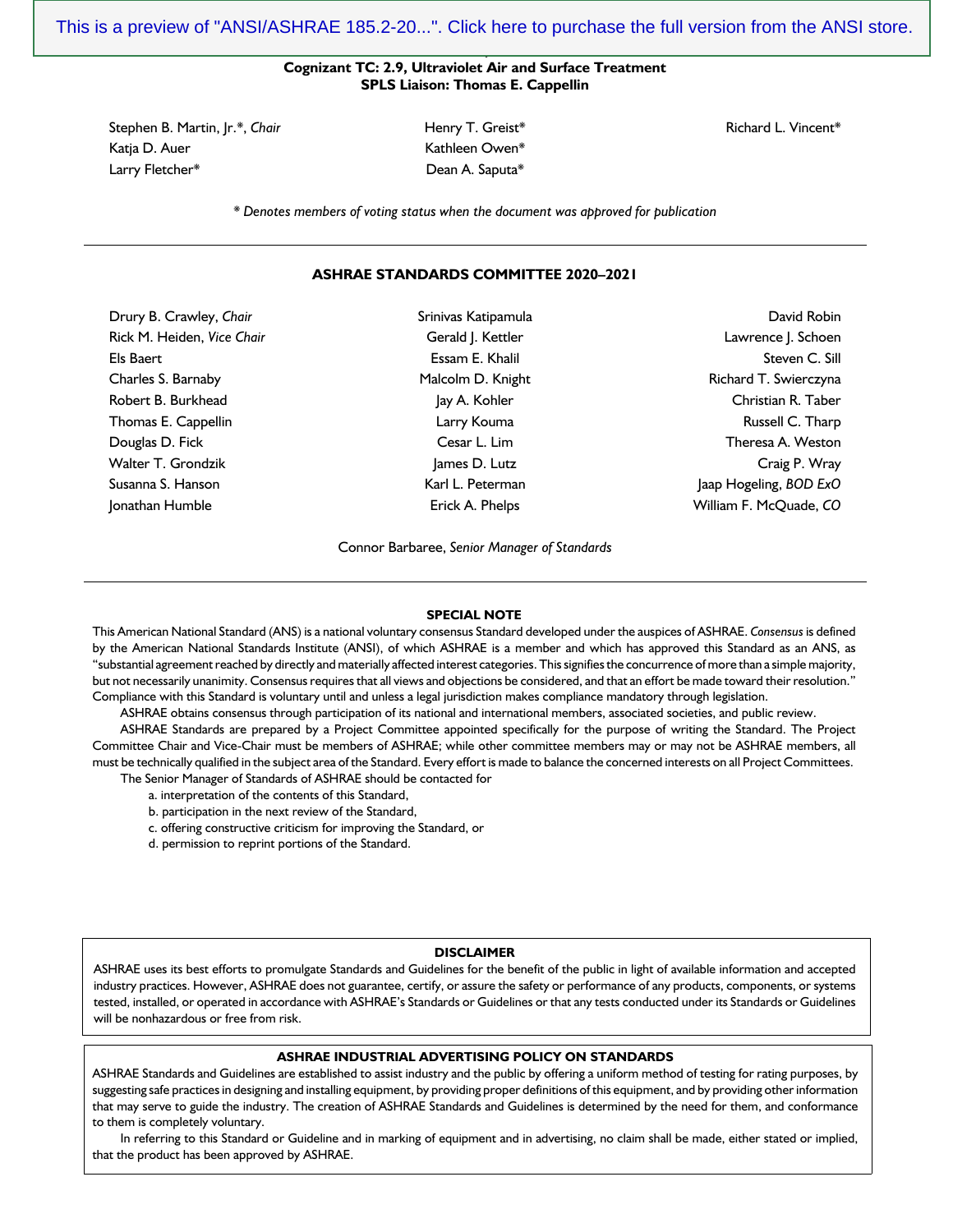$\alpha$  of "ANSI/ASHRAE 185 2-20  $\,$  " Click bere to purchase the full version from [This is a preview of "ANSI/ASHRAE 185.2-20...". Click here to purchase the full version from the ANSI store.](https://webstore.ansi.org/Standards/ASHRAE/ANSIASHRAE1852020-2426636?source=preview)

# **CONTENTS**

# **ANSI/ASHRAE Standard 185.2-2020 Method of Testing Ultraviolet Lamps for Use in HVAC&R Units or Air Ducts to Inactivate Microorganisms on Irradiated Surfaces**

| <b>SECTION</b> | <b>PAGE</b> |
|----------------|-------------|
|                |             |
|                |             |
|                |             |
|                |             |
|                |             |
|                |             |
|                |             |
|                |             |
|                |             |
|                |             |
|                |             |
|                |             |
|                |             |
|                |             |
|                |             |

**NOTE**

**Approved addenda, errata, or interpretations for this standard can be downloaded free of charge from the ASHRAE website at www.ashrae.org/technology.**

# **© 2020 ASHRAE**

1791 Tullie Circle NE · Atlanta, GA 30329 · www.ashrae.org · All rights reserved. ASHRAE is a registered trademark of the American Society of Heating, Refrigerating and Air-Conditioning Engineers, Inc. ANSI is a registered trademark of the American National Standards Institute.